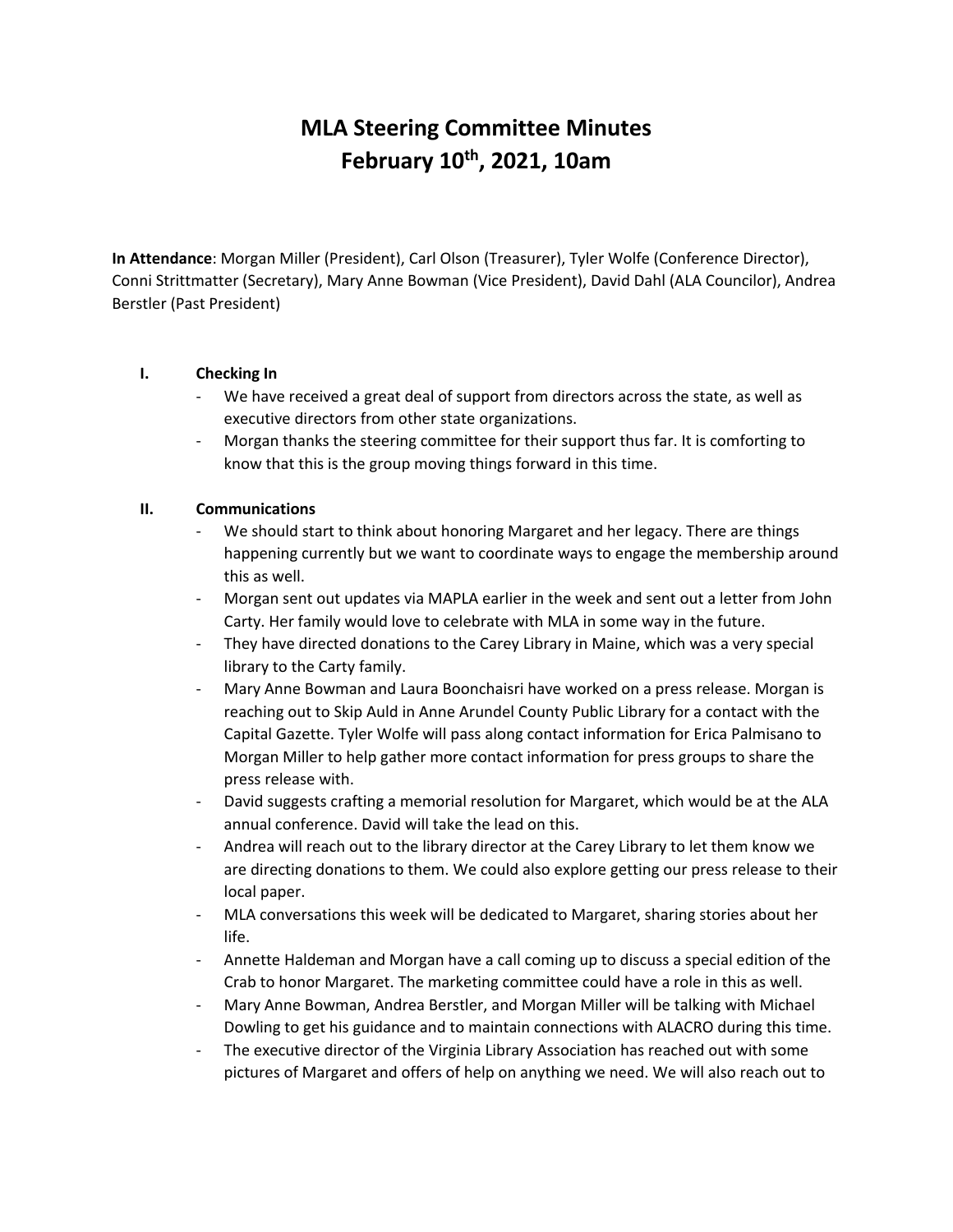the Pennsylvania and New York library association executive directors, who would no doubt be a big help as we move forward with a search for a new executive director.

## **III. Continuity of Operations**

## **a. Administrative**

- Mary Anne Bowman will work closely with Nay Keppler on PDP related questions she may have. David Dahl can also lend a hand as the past PDP Chair.
- Kate Monagan is going into the office once per week.
- Morgan Miller and Margaret Carty had been working on the strategic planning process. She proposes putting that off until we have a new executive director. This will be added to the next steering committee meeting agenda – a vote to extend the current strategic plan further.

## **b. Human Resources/Financial**

- MLA doesn't have its own HR function. Irene Padilla has offered MSL HR support and Cecil County has offered this as well.
- MLA's benefits and payroll have all been administered through Baltimore County Public Library. Morgan Miller has been in contact with them.
- **c. Conference**
- Morgan Miller is in contact with Kate Monagan, as well as Margaret's son, to get the conference binders to make copies of important materials. Morgan will be at the office the last Thursday in February if anyone needs anything from there.
- Most of what is left for conference planning are little details that Tyler Wolfe will be working with Kate to make happen.
- MSL will provide the final zoom channel needed to schedule all the sessions.
- They are working next on scheduling hosts for each session.
- We will need help on marketing the conference. The costs are way down, so registration could come down and it would be okay. But people may be very "zoomed" out, so we want to think of ways to draw people in to register.
- Andrea Berstler will work with Tyler and Kate on final conference details and marketing it moving forward.
- One of the challenges of the conference planning for last year and this year is outsourcing tech. We may want to consider bringing more things under MLA as much as possible. This will be an ongoing conversation as we move forward at MLA in general.

#### **IV. Moving Forward**

#### **a. Acting Executive Director**

- According to the bylaws, the president of MLA should appoint an acting executive director after consulting with the Steering Committee.
- This person's role would be to support the office staff, help us through the conference, and get us through the next six months into the next fiscal year.
- We should get someone in place by the end of February. It needs to be clear that this person is interim and will not be guaranteed the position if they are interested in it,